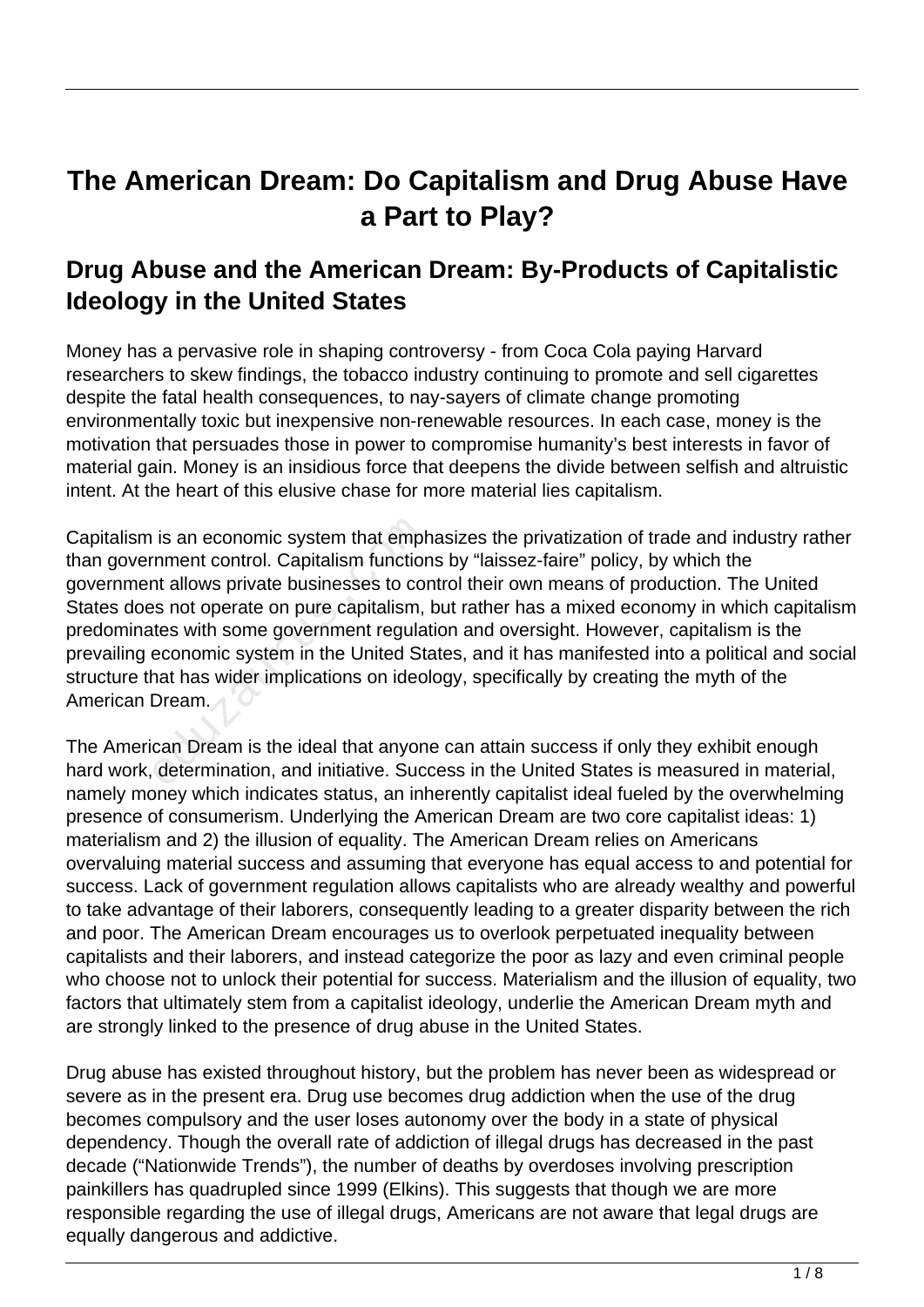Throughout this essay, I will argue that drug abuse in the United States is sustained by capitalistic ideology, specifically materialism and inequality, and by the interference and nonintervention of capitalist governments that reflect those values. Similarly, the American Dream is an overly simplistic misconception based on capitalist values that glorifies materialism and undermines the existence of inherent inequality. The American Dream allows drug abuse to thrive by overshadowing the targeted drug policy in the War on Drugs and prescription drug abuse facilitated by Big Pharma. In the first section of this essay, I will discuss the American Dream and its relationship with capitalism, materialism, and inequality. In the next section, I will discuss inequality, drug abuse, and the American Dream by analyzing the War on Drugs in the United States. Then, I will discuss the relationship between materialism, drug abuse, and the American Dream by describing prescription drug abuse, which is enabled by the capitalist interests of big pharmaceutical companies.

### **The American Dream and Capitalism**

In 1931, James Truslow Adams was the first person to name the American Dream in his book Epic of America. His famous quote describes "that American dream of a better, richer, and happier life for all our citizens of every rank which is the greatest contribution we have as yet made to the thought and welfare of the world" (Meacham). Although the specific phrasing was new, the idea that all Americans should have equal access and potential for success has existed since the writing of the Founding Fathers. The Declaration of Independence supports the American Dream in the familiar quote: e for all our citizens of every rank velought and welfare of the world<br>lea that all Americans should have<br>ice the writing of the Founding Fat<br>can Dream in the familiar quote:<br>nese truths to be self-evident, that<br>eator with

We hold these truths to be self-evident, that all men are created equal, that they are endowed by their Creator with certain unalienable Rights, that among these are Life, Liberty and the pursuit of Happiness. That to secure these rights, Governments are instituted among Men, deriving their just powers from the consent of the governed.

The Founding Fathers officially expressed that the individual's desire to pursue happiness was not self-indulgent, but necessary to foster creativity and ambition. In legally protecting the right to pursue happiness, the Founding Fathers implemented an attractive society for those in search of a better life. Additionally, the Founding Fathers believed that excessive taxation would reduce entrepreneurial spirit (Amadeo). The Declaration not only set an official precedent for the American Dream, but stated that free trade, which is the cornerstone of capitalism, is necessary for the nation's economy.

Capitalism in America has transcended from an economic system into a pervasive ideology that has given birth to a culture of materialism through excessive commodification and consumerism. Commodification is the transformation of goods and services into items that can be exchanged. When an item becomes a commodity, it enters the economy by being traded for money and competing with similar commodities. The excessive competition among and between certain commodities drives consumerism, a system that promotes and prioritizes purchase, perhaps to a superfluous extreme. Because marketing and advertising have become widespread, aided especially by ubiquitous technological devices and social media, people have become unconsciously indoctrinated with the idea that they should constantly purchase more flashy products, leading to an increased, almost reckless desire for pleasure and enjoyment only satisfied by commodities. This obsession with commodities, fueled by capitalist trade, is known as materialism.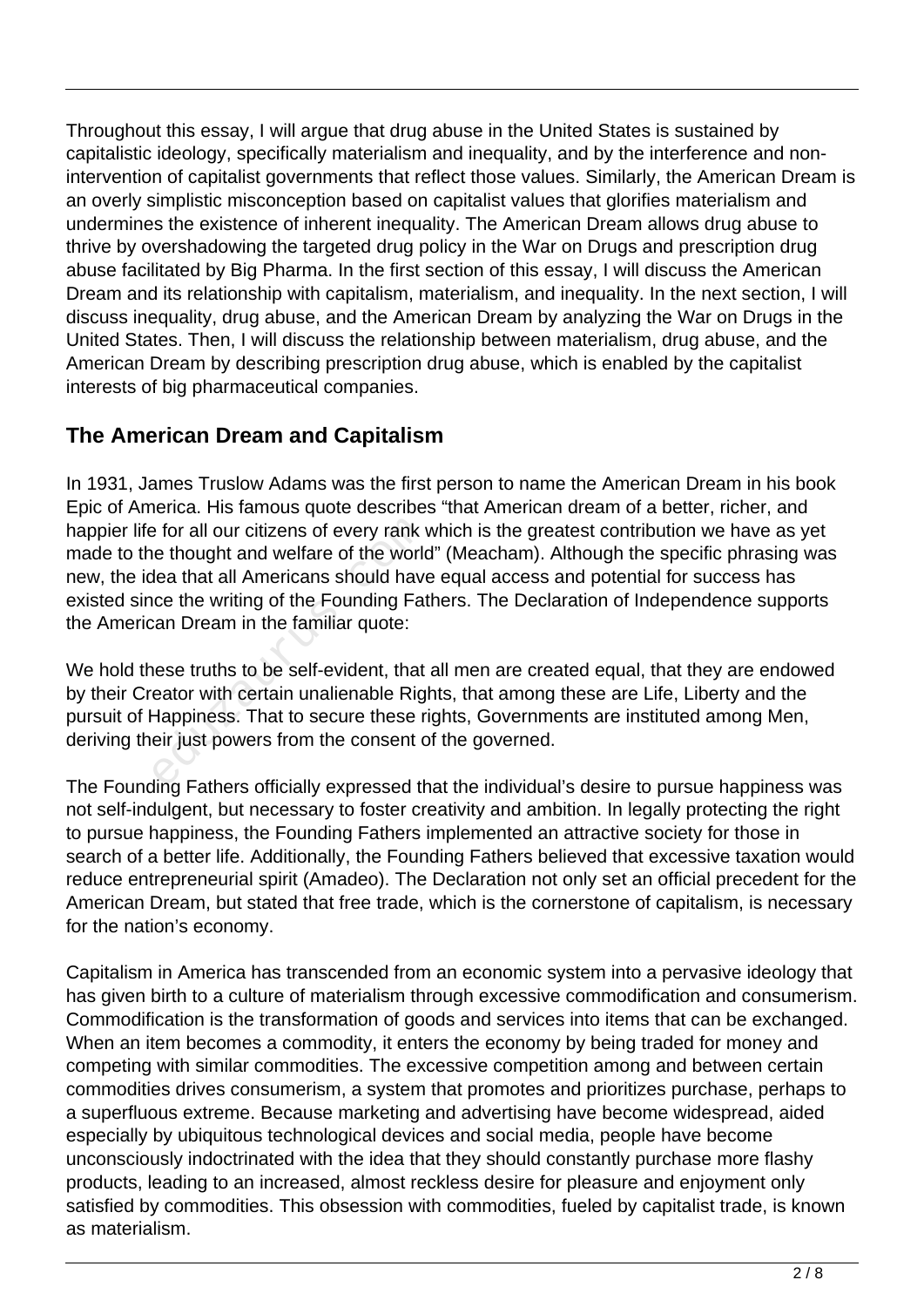Materialism not only explains the way people interact with commodities, but also manifests in broader societal expectations. We ask our children "what they want to be" when they grow up, as if five-and-six-year-olds should already be thinking about how they plan to make money in the future. We teach them that the most successful people in the world are the richest. In the United States, the highest paying jobs require education beyond high school. As such, increasingly more people graduate high school and many more go on to pursue higher education with the hopes of earning the qualifications to occupy those lucrative positions. The long-term goals that drive Americans are often those that are motivated by the prospect of making money or are linked to some other form of material. The "success" to be attained as cited in the American Dream and the "pursuit of happiness" as cited in the Declaration of Independence are oft marked by monetary success - this pervasive societal expectation is symptomatic of deep-rooted materialism.

In alignment with materialist ideology, drugs allow the user to escape the immediate pressures of life by forcing the body into a psychoactive state. As the user consumes the substance more frequently, the original elevated effect becomes increasingly more difficult to achieve because of increasing tolerance, a defense mechanism to protect the body against toxins. Consequently, the chase for pleasure traps the user into a cycle of drug addiction, in which the user becomes physically dependent on the substance and loses the ability to achieve external goals. Drugs also serve an auxiliary function as a social indicator of status, whether it be the rebellious connotation of cigarettes or the anti-war "hippie" association with marijuana. Materialism not only creates a culture conducive for addiction, but also treats drugs as a commodity to boost social status. To discuss drug use and addiction without addressing the underlying materialist ideology is to lack a critical understanding of why drug addiction has become so prevalent in American society (Bjerg). for pleasure traps the user into a dependent on the substance and<br>an auxiliary function as a social ir<br>n of cigarettes or the anti-war "hip<br>es a culture conducive for addictio<br>us. To discuss drug use and addic<br>i to lack a

In addition to perpetuating a materialistic ideology, the American capitalist system feeds its consumers with the idealistic notion that anyone who tries hard enough to reach their goals will do so - this is precisely the cornerstone of the elusive American Dream. The competitive nature of a capitalistic economy promotes the idea that one's success is inherently proportional to the amount of effort that one exhibits. As a result, upon facing setbacks and obstacles, an individual is quick to blame him or herself rather than identifying the underlying social limitations. For instance, inequality exists inherently across race, socioeconomic status, and gender, yet the American Dream insists that members of marginalized groups only have themselves and their laziness to blame if they do not succeed. Similarly, the history of drug use and abuse in America has been characterized by the targeting of vulnerable groups of people, both by the shaping of ideology and the invasive interference of self-interested governments.

#### **Inequality**

Throughout American history, drug criminalization has been employed as a political tool to target marginalized people. Anti-opium laws in the 1870s were written to ward off Chinese immigrants who were caught in opium addiction due to decades of British supply in China. Anticocaine laws in the early 1900s were enacted to incriminate black men during the racially tense Jim Crow era. Anti-marijuana laws in 1910s and 1920s were established to incarcerate Mexican Americans ("A Brief History..."). Today, Latinx and Black Americans continue to be subjected to disproportionately higher rates of drug enforcement and incarceration ("Marijuana Arrests by the Numbers"). Throughout American history, the government has criminalized specific drugs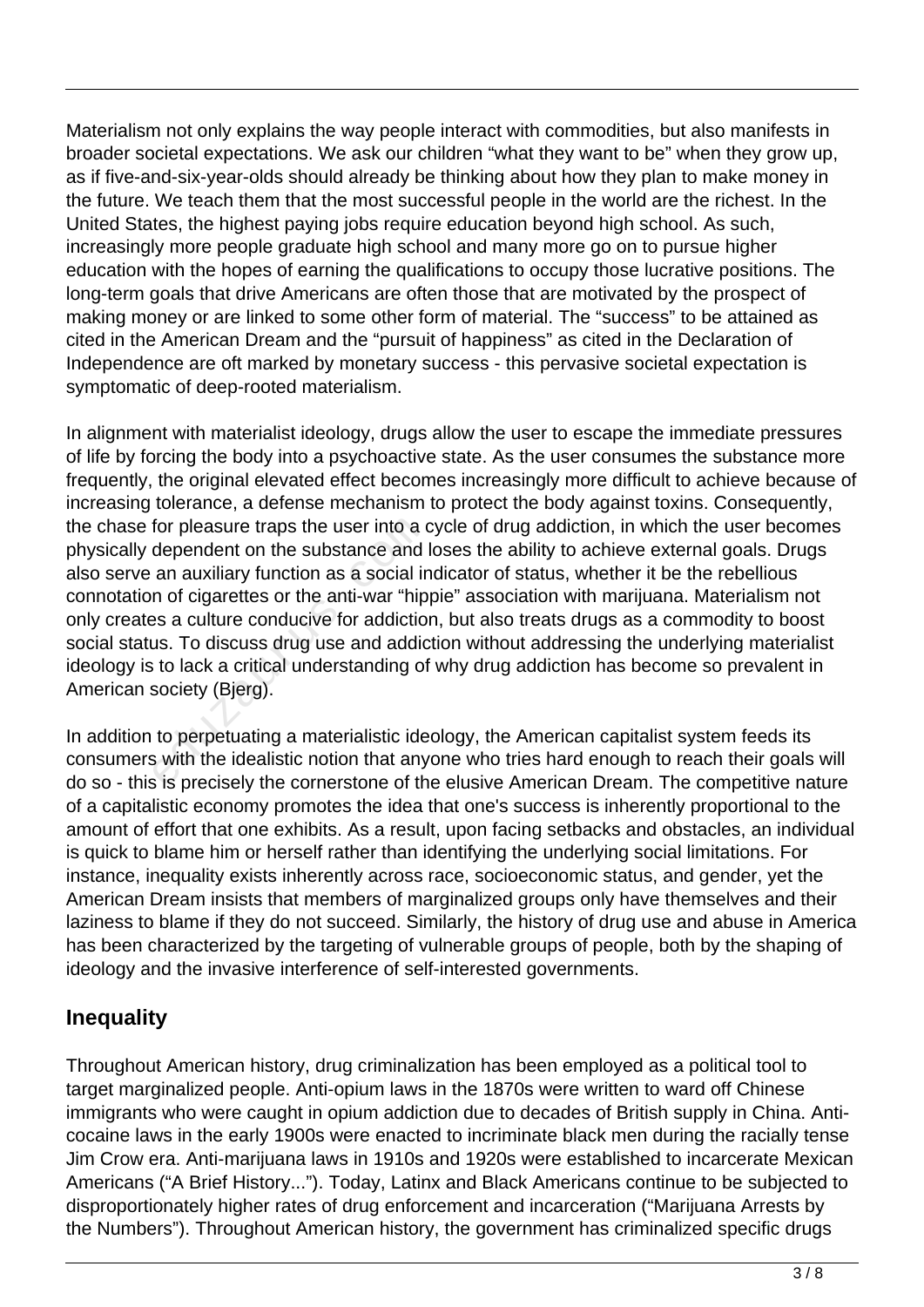with the intent of crippling groups of undesirable people. Patterns of arbitrary drug policy suggest that criminalization has been used as a tool to perpetuate the oppression of marginalized groups. Incriminating these often immigrant and working class groups is a method by which capitalists subdue their labor force to continue exploitation without protest.

When analyzing the history of drug policy, it becomes evident that the legal status of drugs affects the way society perceives their use, but whether they are legalized or not appears to be determined arbitrarily. For instance, alcohol and tobacco are legal, but cause more deaths than marijuana, which is the drug for which people are criminalized most often ("Nationwide Trends"). Before amphetamines were used for therapeutic purposes, people consumed them recreationally. In fact, they were even used during World War II to boost soldiers' morale ("ADDICTED TO PROFIT"). Cocaine used to be a key ingredient in Coca Cola, but today the drug is considered highly illegal. The arbitrary nature of drug legality suggests that government criminalization of drug use is not an accurate measure of the inherent danger of drugs, and in fact, criminalizing certain drugs has been used as a political tool to target vulnerable groups and perpetuate capitalist ideology.

The War on Drugs began when President Richard Nixon declared the campaign in 1971. The government stated that its primary goal was to reduce the illegal drug trade by establishing policies that discouraged the production, distribution, and consumption of illegal psychoactive drugs. The campaign was established in the context of the 1960s, during which drugs were a symbol of rebellion and political dissent. Among other substances, marijuana was placed in the most restrictive category of drugs. Barely a year after the war on drugs began, a push for the decriminalization of marijuana began and was largely ignored by the government. Even years after Nixon's term, President Ronald Reagan expanded the War on Drugs and led an extensive incarceration effort against drug crimes. Incarceration skyrocketed, and although drug policies have loosened only slightly since then, prison populations continue to increase over capacity today, over forty five years later ("A Brief History…"). n Drugs began when President Ri<br>
nt stated that its primary goal was<br>
at discouraged the production, dis<br>
e campaign was established in the<br>
rebellion and political dissent. Am<br>
ctive category of drugs. Barely a y<br>
ization

The drug war has produced drastically different outcomes across racial boundaries. Although black and white people are equally likely to use marijuana, black people are four times more likely to be arrested for possession. The disproportionately higher rate of drug criminalization among Latinx and Black communities is not indicative of more illegal drug use, but of disproportionate law enforcement in communities of color and low-income communities ("Marijuana Arrests by the Numbers"). While systemic racism existed far before the War on Drugs, the zero-tolerance anti-drug campaign deepened the racial divide in drug possession incarceration. There is evidence to suggest that the increased incarceration of people of color was an intentional consequence of the War on Drugs. In a 2016 interview with Harper's Magazine, John Ehrlichman, domestic policy chief to President Nixon, said the following statement (LoBianco):

The Nixon campaign in 1968, and the Nixon White House after that, had two enemies: the antiwar left and black people… We knew we couldn't make it illegal to be either against the war or black, but by getting the public to associate the hippies with marijuana and blacks with heroin, and then criminalizing both heavily, we could disrupt those communities. We could arrest their leaders, raid their homes, break up their meetings, and vilify them night after night on the evening news. Did we know we were lying about the drugs? Of course we did.

Contrary to popular belief, the War on Drugs was not a zero-tolerance anti-drug campaign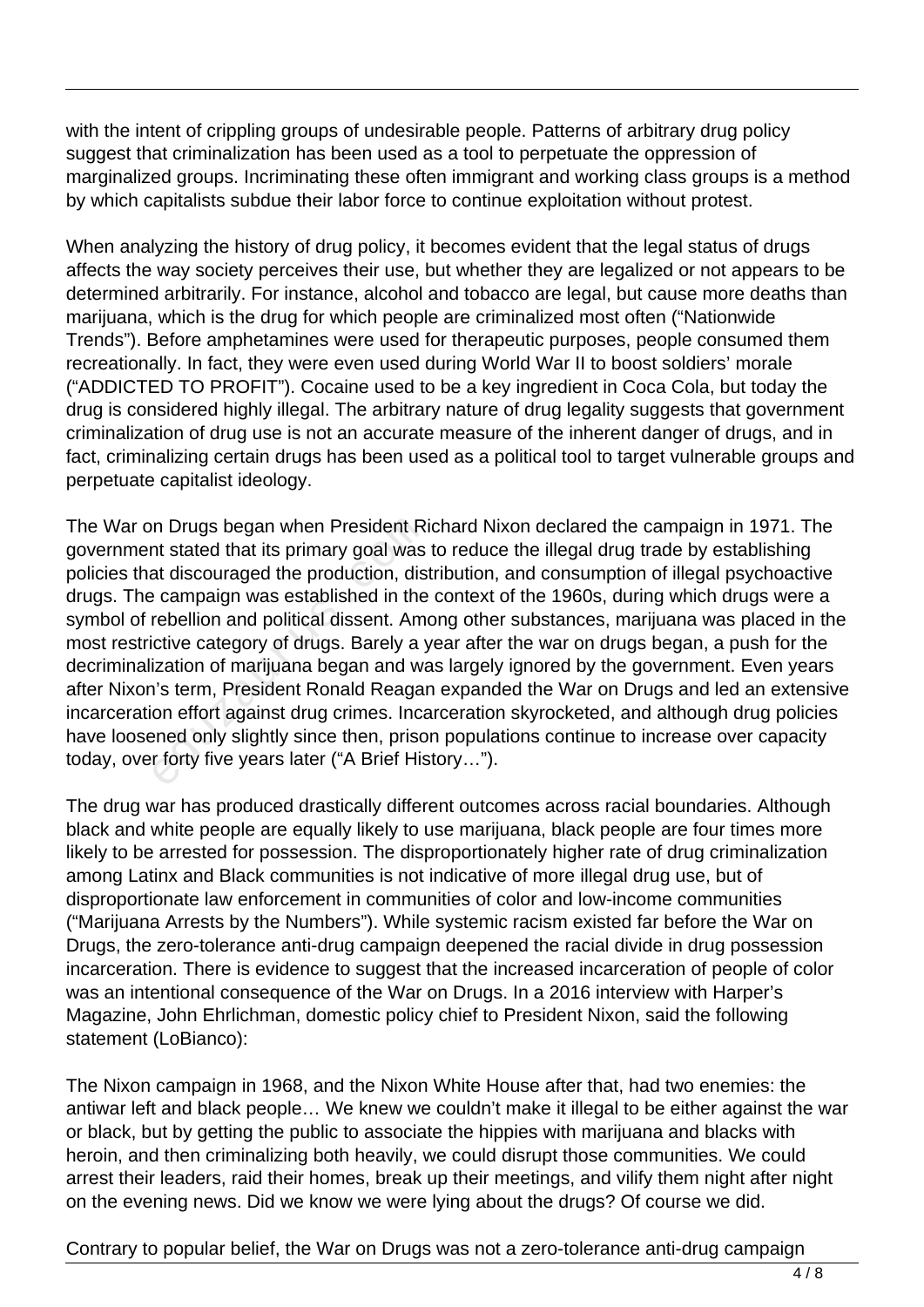intended to end drug abuse, but was specifically directed to cripple communities of color and other groups that opposed certain government actions. Socioeconomically disadvantaged people of color are the most affected by the drug war and are viewed by capitalists as the lowest levels of workers. To suppress their autonomy by criminalizing drugs and targeting those communities is to weaken their will to fight for equality in labor and other social rights.

The War on Drugs was implemented amidst the turmoil of the Civil Rights era, during which people of color, most notably Black communities, fought vehemently against discrimination and for equal rights. The concept of equal rights is in direct opposition to capitalism, or at least in the way that is has manifested as an unequal power struggle in the United States. Capitalism thrives the most when the capitalist can exploit their workers into overproduction because the capitalist only pays the same wage for a surplus of labor. When people of color gain equal rights, the value of their labor increases, and the capitalist loses the profit which had been procured through exploitative practices. The War on Drugs was an effort to label people of color, specifically Black people, as drug addicts in order to maintain power during an era in which racial equality loomed as an imminent threat to capitalists who were able to take advantage of people of color.

The Nixon administration used drug policy to detract attention from the racial inequality that they strove to perpetuate, which even domestic policy chief John Ehrlichman explicitly stated. While the American Dream boasts that all have equal access to success, the government actively strives to incapacitate people of color by criminalizing them. The inclusive idealism of the American Dream and the racist intent underlying the War on Drugs stand in direct contrast with one another. In many ways, the American Dream and similar idealistic mantras act as a facade covering an immoral undercurrent sponsored by the United States government. administration used drug policy to<br>erpetuate, which even domestic p<br>can Dream boasts that all have eq<br>ncapacitate people of color by crim<br>Dream and the racist intent underly<br>er. In many ways, the American D<br>n immoral under

#### **Materialism**

The American Dream, a problematic ideology that endorses inequality, as shown through the War on Drugs, is also complicit in promoting materialism. A key component of the American Dream is its focus on success and the claim that everyone is capable of attaining it. However, our notions of "success" can be ambiguous. Author Johann Hari asserts that we are trained to aspire for goals that lead to things that we can buy and consume ("Johann Hari & Naomi Klein"). In alignment with mainstream American ideals, many Americans define personal success in terms of monetary gain, often through a lucrative career. That so many consider gaining money and material as their ultimate life goal is a telling symptom of the capitalist mindset that our society has adopted.

Capitalism in the United States has extended beyond an economic model into a monolithic structure that shapes ideology, and more specifically, societal ideas of success as being ultimately material. An unhealthy emphasis on material manifests not only in our long-term goals, but in our attitudes about clothing, food, and entertainment. We buy things that hold a certain value in order to fulfill some sort of compelling desire. We overindulge and overconsume material because it grants us inordinate joy. This unnatural pleasure that we derive from material is a direct product of capitalism, and it explains why prescription drug abuse has become a concern of national importance.

While overall illegal drug use has decreased in recent decades, the use of prescription drugs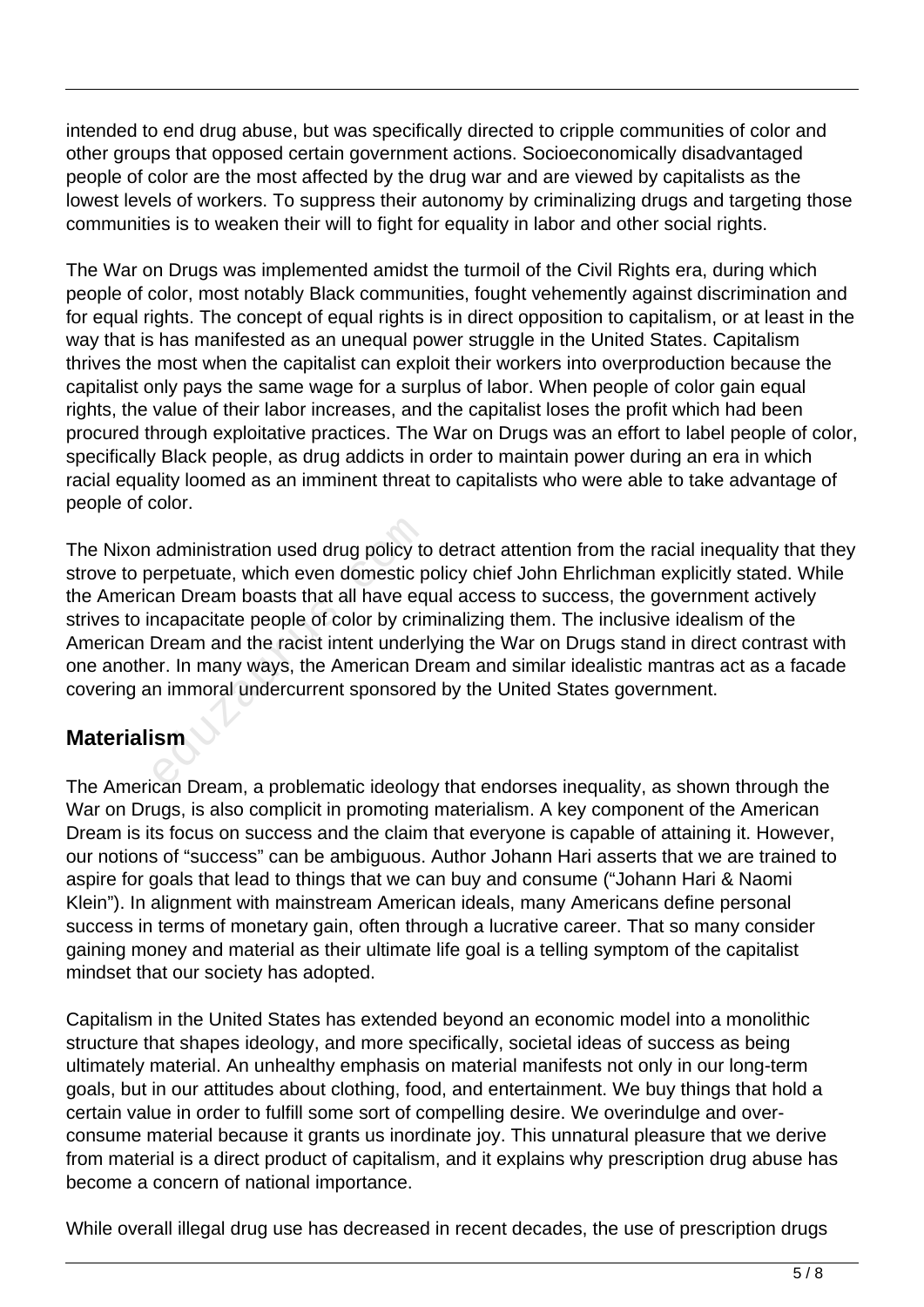such as opioids has increased rapidly. Americans consume 99% of the world's Vicodin, 80% of the world's Percocet and OxyContin, and 65% of the world's Dilaudid (Elkins). Evidently, Americans are not aware that legal drugs can be just as potent or addictive as illegal drugs. This widespread lack of knowledge about the dangerous potential of all drugs, as opposed to the select few that the government chooses to declare illegal, is a misconception intended by capitalist pharmaceutical companies to continue the use and abuse of prescription medicines so that they can profit from consumers' dependency.

The Organic Consumers Association (OCA) has boldly claimed that the drug industry has singlehandedly "fostered the opioid addiction epidemic." In 1996, the manufacturing company Purdue created OxyContin, a long-lasting opioid with nearly identical chemical structure to heroin. In fact, many heroin addicts claimed that OxyContin provides a better high than heroin, and it has been identified as a major gateway drug. Despite lack of scientific knowledge regarding the efficacy or safety of opioids, companies like Purdue promote drugs like OxyContin to doctors and patients without providing warnings about their addictive qualities. Furthermore, the effects of OxyContin last for a much shorter duration of time than advertised and result in withdrawal symptoms such as body aches, nausea, and anxiety. Painful withdrawal symptoms and the recurring initial pain begin to feed the cycle of addiction that has crippled millions of misinformed Americans (Mercola).

Since OxyContin was introduced into the market in 1996, its manufacturer Purdue has profited over \$31 billion from sales. While Purdue pockets billions of dollars, prescriptions for opioid painkillers like OxyContin have risen by 300%, and Americans now consume 80% of the world's opioids. In Alabama, the state which has the highest opioid prescription rate in the United States, 143 prescriptions are written for every 100 people. As a result, overdose deaths from painkillers far surpass those from illicit street drugs (Mercola). The drug industry is the main culprit in spreading prescription drug addiction, and it feeds off of society's need for material pleasure, which is also perpetuated by capitalist industry. In this way, industry and addiction form a feedback loop in which industry perpetuates drug addiction which allows industry to thrive. The drug industry relies on advertising that downplays or even disregards addictive side-effects so that users unknowingly become physically reliant on their substances and are forced to continue purchasing the drugs. Drug abuse allows the capitalist to grow stronger and everyone else to weaken due to the physical trappings of addiction. curring initial pain begin to feed th<br>ed Americans (Mercola).<br>Contin was introduced into the maillion from sales. While Purdue po<br>like OxyContin have risen by 300<br>ioids. In Alabama, the state which<br>tes, 143 prescriptions a

#### **The Los Angeles Times wrote a critical piece on Purdue, exposing their knowledge of OxyContin being sold illegally (Mercola):**

[F]or more than a decade, Purdue collected extensive evidence suggesting illegal trafficking of OxyContin and, in many cases, did not share it with law enforcement or cut off the flow of pills. A former Purdue executive, who monitored pharmacies for criminal activity, acknowledged that even when the company had evidence pharmacies were colluding with drug dealers, it did not stop supplying distributors selling to those stores.

Purdue claims that it complied with the law; however, drug companies are required to report suspicious drug activities to the U.S. Drug Enforcement Administration and reject orders if they suspect that they will be fueling the black market, neither of which the company did. Unfortunately, the government does not actively enforce such behavior. Instead, they have passed laws that focus on the treatment of addiction and the availability of non-addictive drugs.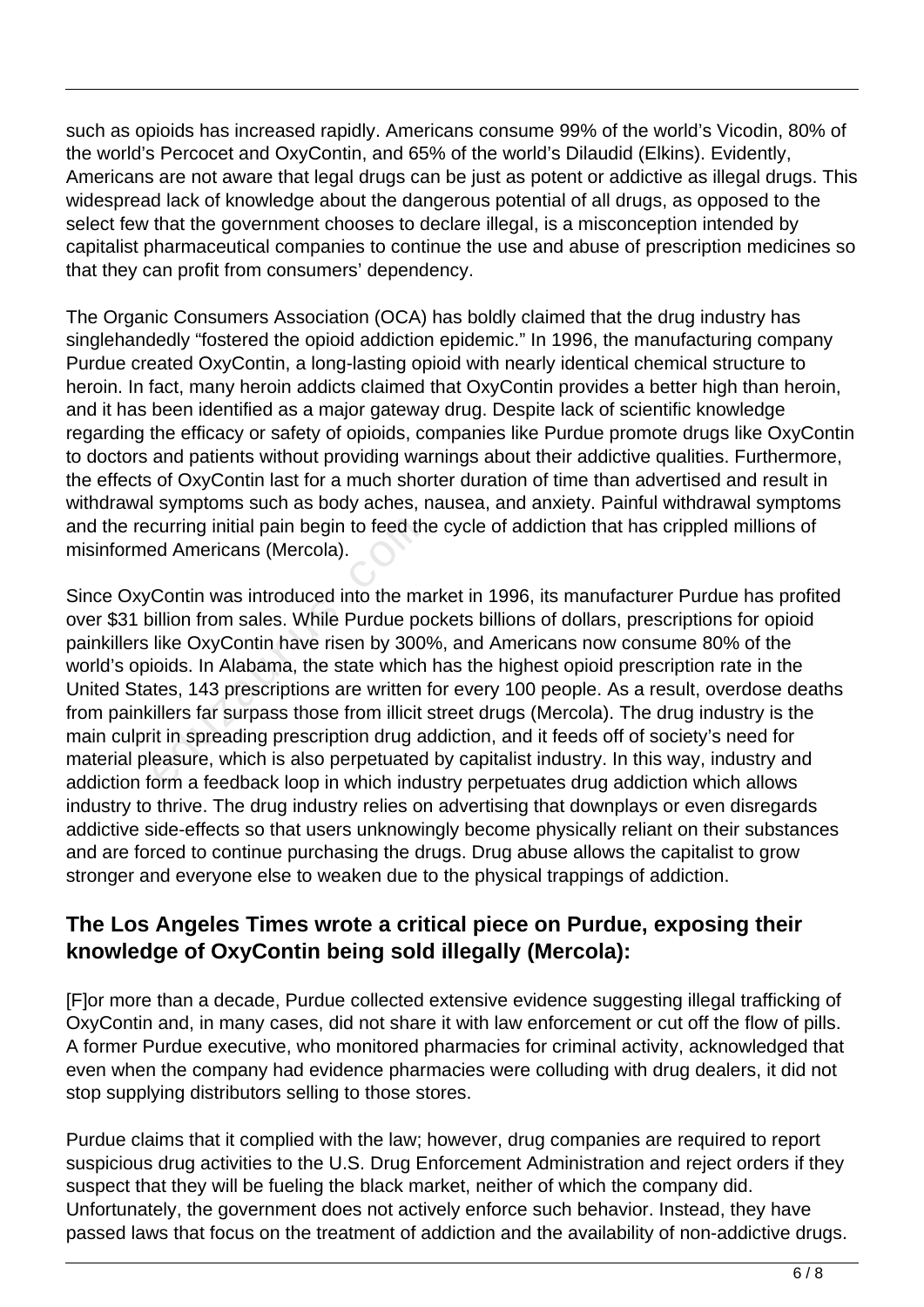While this may seem like a benign or even beneficial tactic, drug companies like Purdue that are fueling addiction are the same ones who are creating "non-addictive" drugs for the treatment of drug abuse. In the end, the drug industry only benefits from the government's intervention and treatment policies (Mercola).

Big pharmaceutical companies are ultimately more interested in gaining profit than treating disease. They colluded in creating the prescription drug addiction epidemic by obscuring the truth about the risks of their products and purposefully creating addicts out of their consumers. Furthermore, they created the treatment for the drug addiction that they caused so that they could make even more money.

But who can blame them? Big pharmaceutical companies are just like any other capitalist industry. Those who support capitalism are against regulations because they stand in the way of progress (or profit?). Lack of regulation leads companies to compromise ethical obligations in order to make money, as Purdue has done in promoting highly addictive drugs that resemble heroin. Big pharmaceutical companies' role in drug addiction is not only indicative of the ethical compromises made when capitalism predominates, but also of the pervasive materialism on both sides. On one side, people in a capitalistic society perhaps are more vulnerable to drug addiction because we are taught to consume material without question. On the other, the drug companies' greed manifests in their harmful actions that compromise ethical concerns for material gain.

The materialistic basis that underlies both the greed of major drug companies and the vulnerability of drug users' to addiction is remarkably similar to that which underlies the American Dream. We are all taught to value money inordinately and strive to earn more money, yet we criticize the drug companies for doing the same. We all have unhealthy relationships with commodities, whether iPhones, food, or alcohol, yet we look down upon people who succumb to drug addiction. The American Dream indoctrinates us with the idea that we should all strive for success through productivity, initiative, and ambition. However, when we accept the American Dream as our own vision, we can easily become harmful to others through greed or vulnerable to substance abuse through values that glorify material. The ideas underlying the American Dream facilitate a breeding ground for greedy capitalists and people susceptible to drug abuse, and they stand in direct opposition to the happiness and justice that the Founding Fathers originally fought to protect. . On one side, people in a capitalis<br>because we are taught to consume<br>i' greed manifests in their harmful<br>ain.<br>ialistic basis that underlies both th<br>ty of drug users' to addiction is rer<br>Dream. We are all taught to value<br>i

#### **Conclusion**

In conclusion, drug addiction is not a pathological problem, but rather a social concern that stems from capitalistic values. Drug addiction is strongly linked to the myth of the American Dream in that capitalism is the mechanism that fuels both through the perpetuation of inequality and materialism. The American Dream essentially says that all Americans are able to succeed, given enough hard work. The use of the phrase "all Americans are able" renders all Americans equivalent, regardless of the inherent inequalities across race, gender, and socioeconomic status that make it exceedingly difficult to succeed for those belonging to marginalized groups. In the discussion of the War on Drugs, we see that the United States has intentionally targeted marginalized groups in order to maintain power. The criminalization of potentially less dangerous drugs like marijuana did not necessarily increase the instance of drug abuse, but rather placed a label of addiction on certain groups, which has produced equally harmful